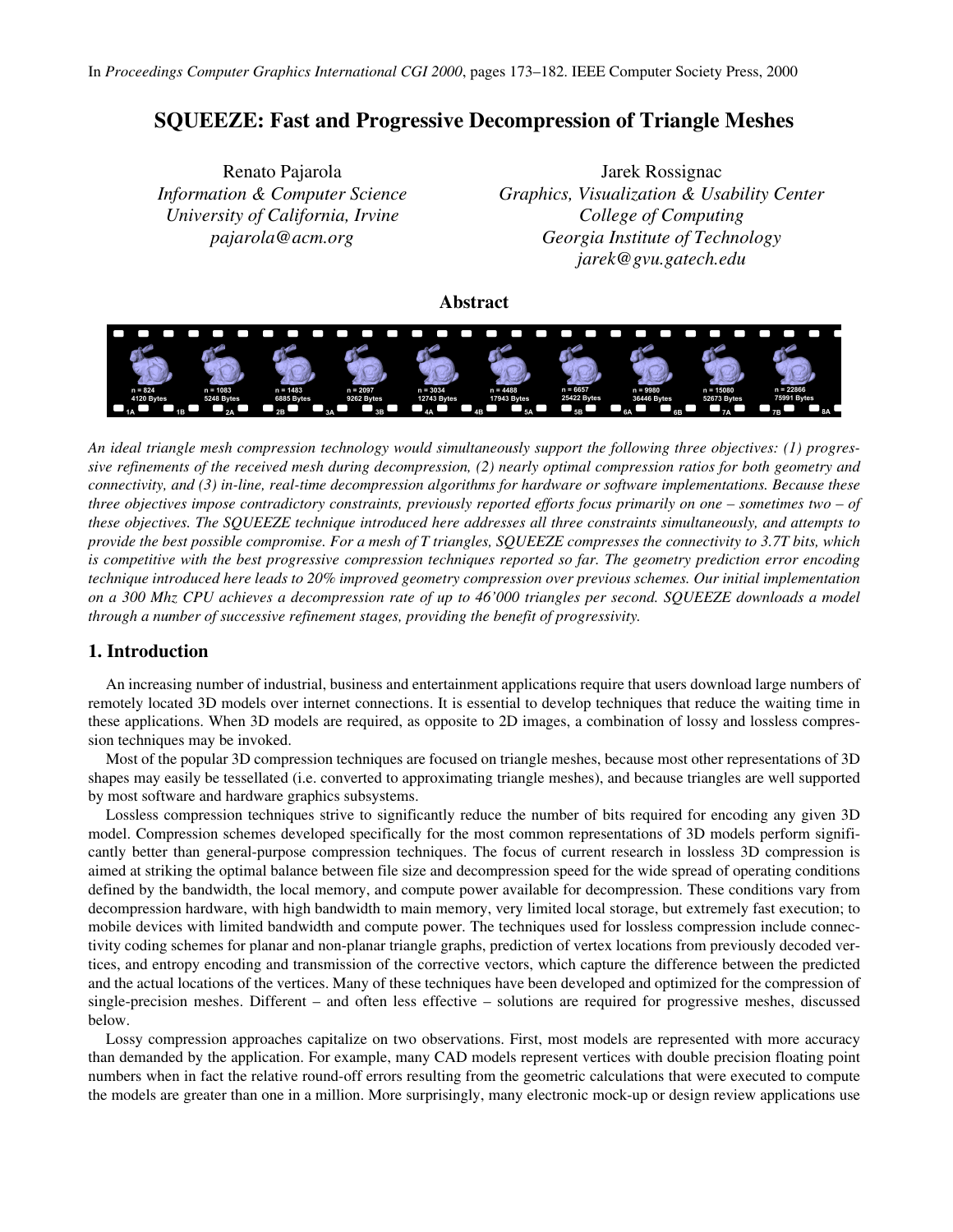tessellated approximations of curved shapes that carry a much larger relative tessellation error than one in a million. Finally, many graphic applications (entertainment, walkthrough) produce images of these models through a series of hardware supported calculations which produce an even larger error in the position of vertices on the screen and in the associated depth. Second, when complicated scenes or assemblies are viewed under perspective, many of the features or details are either out of the viewing frustum, or hidden, or sufficiently far from the virtual viewpoint to project on very small areas of the screen. It is therefore unnecessary to download a full-resolution, precise representation of these models, until they become visible and sufficiently close to the viewpoint for the approximation errors to be noticeable.

The overall strategy for compression is thus to first simplify the models so that they are not over-specified. This is usually done by selecting the appropriate resolution for the approximation (through an adaptive tessellation or simplification process), and by truncating the least significant bits of the vertex coordinates (through a coordinate normalization and quantization process). We refer to the result of this initial accuracy adaptation phase as the full accuracy, or full resolution model  $M<sub>n</sub>$  for that particular application. Then, instead of encoding *Mn* as a single-resolution model, one converts it into an equivalent progressive representation [12], which stores a very crude approximation  $M_0$ , and a series of upgrades *U<sup>i</sup>* , for *i*=1 to *n*. Applying upgrade *U*<sup>1</sup> to  $M_0$  produces a slightly more accurate model  $M_1$ . Applying  $U_2$  to  $M_1$  produces an even more accurate model  $M_2$ , and so on, until the application of  $U_n$  produces  $M_n$ . The series of upgrades and the crude model may be produced by a variety of mesh simplification schemes [11, 25, 12, 23, 6, 17, 7].

Initially, the user will download  $M_0$ , and may never need a finer approximation of *Mn*. But if the model moves closer to the view, a finer approximation may be required. As soon as the display error that results from using *M<sup>i</sup>* exceeds the tolerance imposed by the application, the upgrade  $U_{i+1}$  is downloaded and used to increase the accuracy of the local representation of the model, as first suggested in [12].

For faster transmission,  $M_0$  is usually compressed using compression techniques developed for single-precision models. However, the storage of  $M_0$  is typically very small compared to an encoding of  $M<sub>n</sub>$ . The challenge is thus to compress the upgrades so as to significantly reduce the transmission delays and the decompression costs.

To best reduce the approximation error after any given waiting time, one must strike the optimal balance between the compactness of the compressed representations of  $M_0$ and of the  $U_i$  and the time it takes to decode and apply the upgrades. This is not an easy compromise, since more

compact representations usually require more complex decompression algorithms. Furthermore, the balance must take into account transmission and computing speed factors, which vary with the hardware used and connectivity bandwidth.

A second trade-off must be made between the *n* number of upgrades and the effectiveness of their compression. In general, having fewer upgrades leads to economy of scale, and thus better compression ratios per triangle. Individual upgrades, which each insert a single vertex (such as the approach in [12]), require several bits per triangle to identify which vertex must be split. Grouping vertex splits into larger batches, as first proposed in [21] and [14], helps to reduce the vertex identification cost. Unfortunately, limiting the number of upgrades implies that the client will have to wait longer at each level of resolution.

The SQUEEZE technology introduced in this paper provides a novel compromise between compression ratios, number of upgrades, and performance of decompression and upgrade application.

For a typical mesh of *t* triangles, SQUEEZE compresses the connectivity information down to 3.7*·t* bits. Although this storage cost is more than twice the storage cost for the best non-progressive compression schemes, it compares advantageously with all previously proposed progressive compression techniques, especially given that SQUEEZE produces about 10 different levels of detail (LODs) for a typical mesh, ensuring a continuous improvement of the quality of the received mesh. After each refinement, the user may manipulate the current resolution model as SQUEEZE decompresses the next upgrade, or temporarily stop the transmission until a higher LOD is needed. Furthermore, as an upgrade is being decoded and applied, the mesh resulting from the early refinement steps of the upgrade are immediately available for rendering, before the upgrade is completed.

Our new geometry prediction techniques leads to an additional 20% improvement in geometry compression over previous progressive methods and yet allows a very fast geometry decompression. Our initial implementation of SQUEEZE can decode up to 270'000 vertex split records per second, and progressively apply the updates at up to 70'000 processed vertex splits per second. Overall, decoding and mesh updates combined, SQUEEZE achieves a mesh decompression speed of about 25'000 vertices (or 50'000 triangles) per second on a 300 Mhz CPU.

#### **2. Related work**

Many efficient compression methods for triangulated single-resolution models have been proposed in the last few years [4, 29, 30, 24]. In practice, these approaches can compress the connectivity information (i.e., the triangle/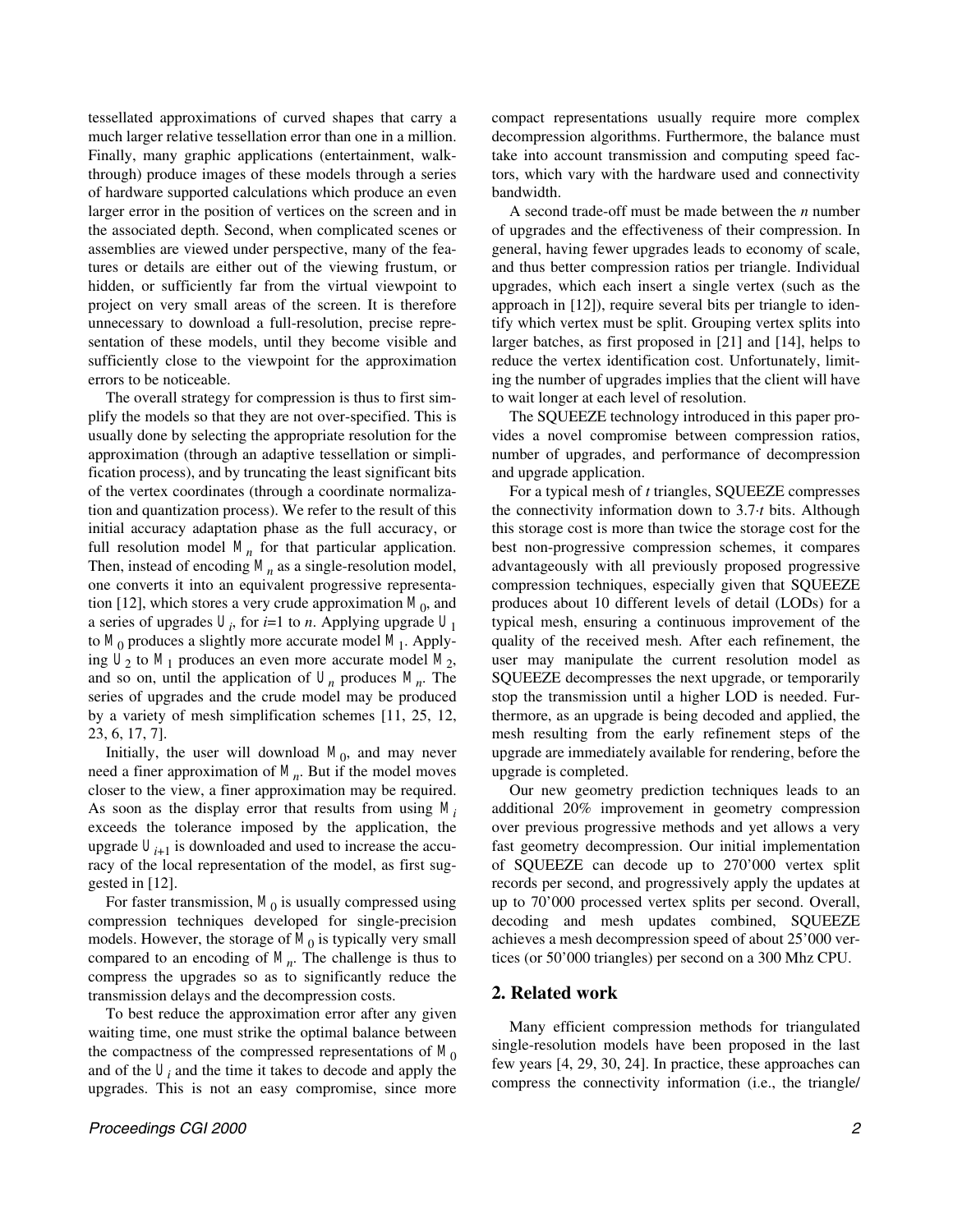vertex incidence table) down to less than 2 bits per triangle. Furthermore, after a preprocessing normalization step which quantizes the vertex coordinates to a specified resolution (typically 8 to 16 bit integers), these methods use geometric prediction and entropy coding to compress the geometry.

Performance issues for in-line hardware decompression of single-resolution models, as opposite to optimal compression ratios, were addressed in [4]. An excellent compromise between the performance of software decompression and the file size was presented in [9]. Even more impressive compression ratios for almost regular triangle meshes were reported in [30]. The mesh compression technique of [29] has subsequently been optimized for fast decompression and included in the MPEG-4 standard [8].

The progressive transmission of multiresolution mesh models was introduced in [12] as a technique for graphics acceleration, not focusing on compression. Mesh refinements are based on vertex splits, which each require an encoding of more than 7 bits per triangle for the connectivity information if a progressive ordering according to an error measure is used [13]. Variations of encoding the incremental mesh updates have been proposed in [5].

The idea of grouping the vertex-splits into batches was introduced by the authors in [21] aiming at the reduction of the average storage cost of a vertex split refinement (i.e. [21] achieves an average of 3.6 bits per triangle). Batches of vertex splits or vertex insertions have also been advocated in [14] and in [3] (roughly 3 bits per triangle). A different approach to the encoding of upgrades that refine the mesh by the introduction of a significant fraction of new triangles was proposed in [28]. They encode a forest of edges which, when cut, create holes in the mesh. The internal triangulation of each hole is encoded using a variation of the mesh compression method presented in [TR98]. The connectivity for the entire mesh may be compressed to an average of between 4 and 5 bits per triangle. The method proposed in [1] encodes contours of edges, defined in terms of edge-based distance on the triangular graph computed from a seed vertex. This approach requires between 4.5 and 8.7 bits per triangle for the connectivity information.

The compression of the vertex location is generally based on vertex predictors and entropy coding. The best geometry compression ratios for progressive meshes are reported by the authors in [21] and in [3]. A comparison to both methods is presented in Section 6.

## **3. Preliminaries**

A triangular mesh can also be viewed as a graph *G* (*V*, *E*, *F*) with vertices *V*, edges *E* and (triangular) faces *F* with an embedding in three-dimensional space. The graph *G* itself without the vertex coordinates represents the *connec-*

The idea of progressively refining a triangular mesh means to increase the number of mesh elements, i.e. triangles, with every step starting from an initial crude mesh. For triangular meshes the smallest incremental update consists of adding one vertex. For typical meshes this also means increasing the number of triangles by two and the number of edges by three.

From the discussion above we can see that an incremental update has two main components: the connectivity changes and the geometry information. The connectivity update consists of increasing the number of elements, and changing the incidence relation between vertices. The first part specifies the topological location, the area of the mesh that will be affected by the update, and the second part determines the local incidence changes at that location. The geometry information includes the 3D coordinates of the new vertex, and possibly also coordinates of previously existing vertices that changed their positions.

Applying a sequence of incremental mesh updates to an initial crude mesh  $M_0$ , generates a progressive series of increasingly complex meshes  $M_0$ ,  $M_1$ , ...,  $M_n$ , where  $M_n$ refers to the full resolution triangular mesh including all available vertices. As mentioned in the introduction we are interested in progressivity in the sense of increasing the quality of the object that is represented by the triangular mesh with every update. Therefore, the initial mesh  $M_0$ embodies only a crude approximation, the incremental updates  $U_i = M_{i-1} \rightarrow M_i$  increase the mesh complexity and reduce the approximation error with every step, and *Mn* is the highest quality mesh representation of the object. A sequence of progressive mesh refinements can be obtained from mesh simplification methods which create different *levels of detail* (LODs) from a high resolution input mesh by iteratively simplifying the current mesh. Good overviews of mesh simplification methods can be found in [10] and [18].

In SQUEEZE, the simplification and reconstruction of the triangular mesh is based on the *edge collapse* (ecol) and *vertex split* (vsplit) operations introduced in [11], see also Figure 1. A coarse mesh  $M_0$  and a sequence of vsplits define a progressive mesh of increasing approximation quality as presented in [12].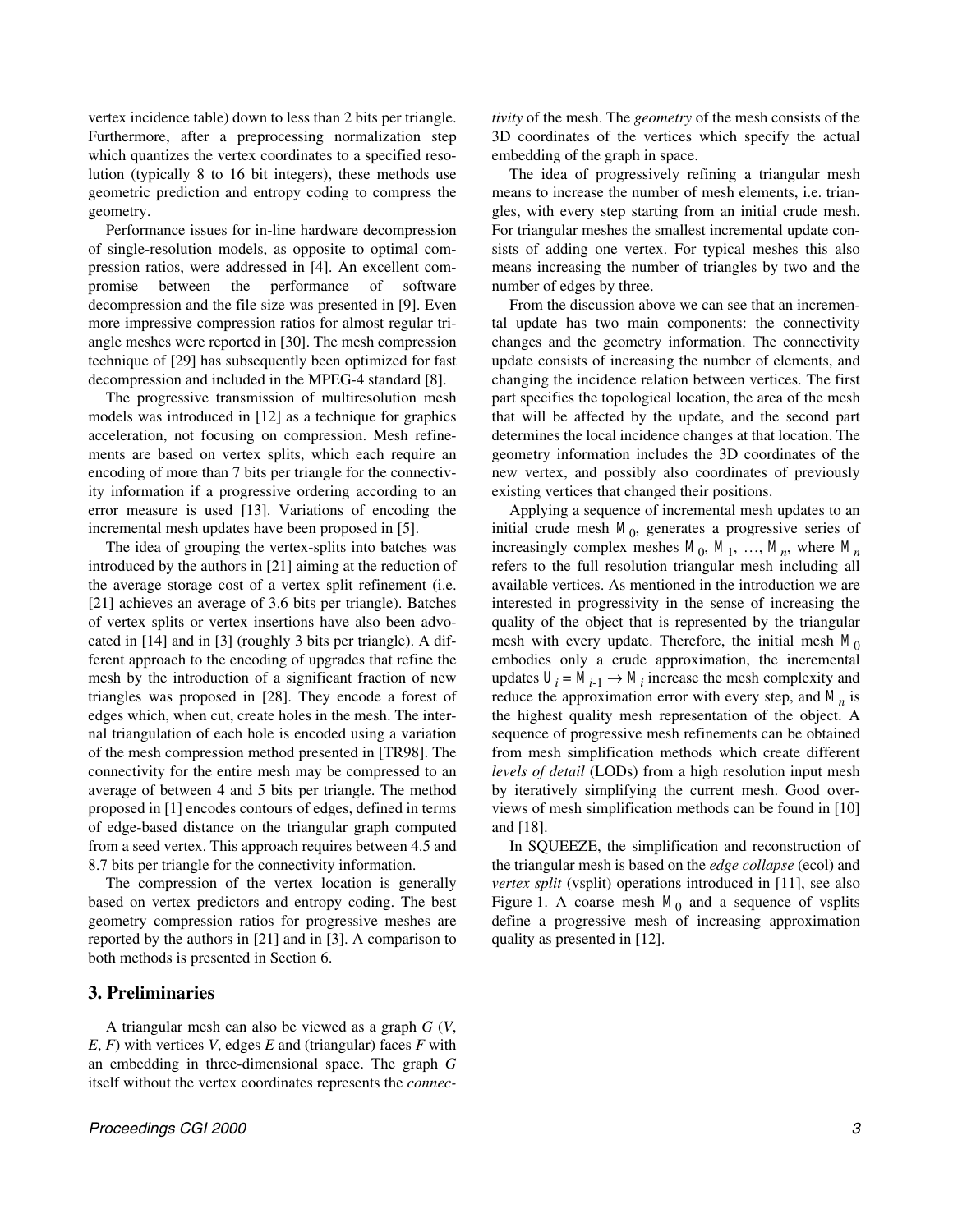

**FIGURE 2.** Batches of vertex split refinement operations of three different mesh updates (not consecutive in this example). The two triangles inserted by a vertex split are highlighted in each image.



**FIGURE 1.** Edge collapse (ecol) and vertex split (vsplit) operations for triangle mesh simplification and reconstruction.

Note that we use the *half-edge collapse* simplification that assigns the split-vertex to one of the vertices of the collapsed edge, i.e.  $v_{split} = v_1$ . Thus based on the displacement vector  $v_{\text{disp}} = v_2 - v_1$  the original vertices can be recovered as  $v_1 = v_{split}$  and  $v_2 = v_{split} + v_{disp}$ . Most other placement variants, such as the midpoint placement of the split-vertex  $v_{\text{split}} = 0.5 \cdot (v_1 + v_2)$ , do not guarantee that the coordinates of  $v_{\text{split}}$  stay on the quantized coordinate grid, making geometry encoding more complex. Furthermore, the halfedge collapse has shown to yield better approximation quality than midpoint placement due to better preserving the volume of the given object, see also [18] for a discussion of different edge collapse simplification and vertex placement methods.

#### **4. Progressive mesh encoding**

Instead of encoding every vertex split operation individually, SQUEEZE groups simplification and refinement operations into batches to increase connectivity encoding efficiency. This concept was introduced in [21] and successfully extended to progressive tetrahedral meshes in [22]. SQUEEZE creates a series of meshes  $M_0, M_1, ..., M_n$ where each update  $U_i = M_{i-1} \rightarrow M_i$  between consecutive LODs  $M_{i-1}$  and  $M_i$  consists of multiple vertex split operations. In the course of this paper  $U_i$  will denote a batch of

#### *Proceedings CGI 2000 4*

vertex split refinement operations, and  $U_i^{-1}$  a set of edge collapse simplification operations, see also Figure 2 for graphical examples.

The format of the compressed mesh consists of the initial coarse base mesh  $M_0$ , encoded using a single-resolution mesh compression method such as [24], followed by a series of compressed updates  $U_i$ . Following we describe the encoding of a batch  $U_i^{-1}$  of edge collapse operations. Decompression starts with decoding the coarse base mesh  $M<sub>0</sub>$ , and then applying the inverse of the encoding steps described below to every compressed update *U<sup>i</sup>* .

The encoding of a mesh update  $U_i$ , recovering  $M_i$  from the previous mesh  $M_{i-1}$ , requires specifying all split-vertices and their cut-edges in  $M_i$ , and the coordinates of the newly inserted vertices. The following steps are performed to encode an update batch *U<sup>i</sup>* :

**1.** Construct and traverse a vertex spanning tree of  $M_{i-1}$ and mark all split-vertices – the results of applying the edge collapses  $U_i^{-1}$  to mesh  $M_i$ .

For every marked split-vertex  $v_{\text{split}}$ , we encode its cutedges as follows:

- **2.** We compute the indices of the two cut-edges in the sorted list of the incident edges on  $v_{\text{split}}$ , clockwise, starting with the edge from  $v_{split}$  to its parent in the vertex spanning tree.
- **3.** Given the degree  $d$  of the split-vertex in mesh  $M_i$ , the two edge indices are identified as one possible choice out of  $\binom{a}{2}$  for selecting the cut-edges, we encode this choice using exactly  $|\log_2 \frac{u}{2}|$  bits. *d*  $\binom{d}{2}$ *d*  $\log_2\left(\frac{d}{2}\right)$

Since SQUEEZE uses the half-edge collapse operator the split direction has to be specified:

- **4.** Using one bit we distinguish between  $v_{split} = v_1$  or  $v_{split} = v_2$  (see also Figure 1). Furthermore, the geometry has to be encoded:
- **5.** The displacement vector  $v_{\text{disp}} = v_{\text{new}} v_{\text{split}}$  is entropy encoded as described in Section 6.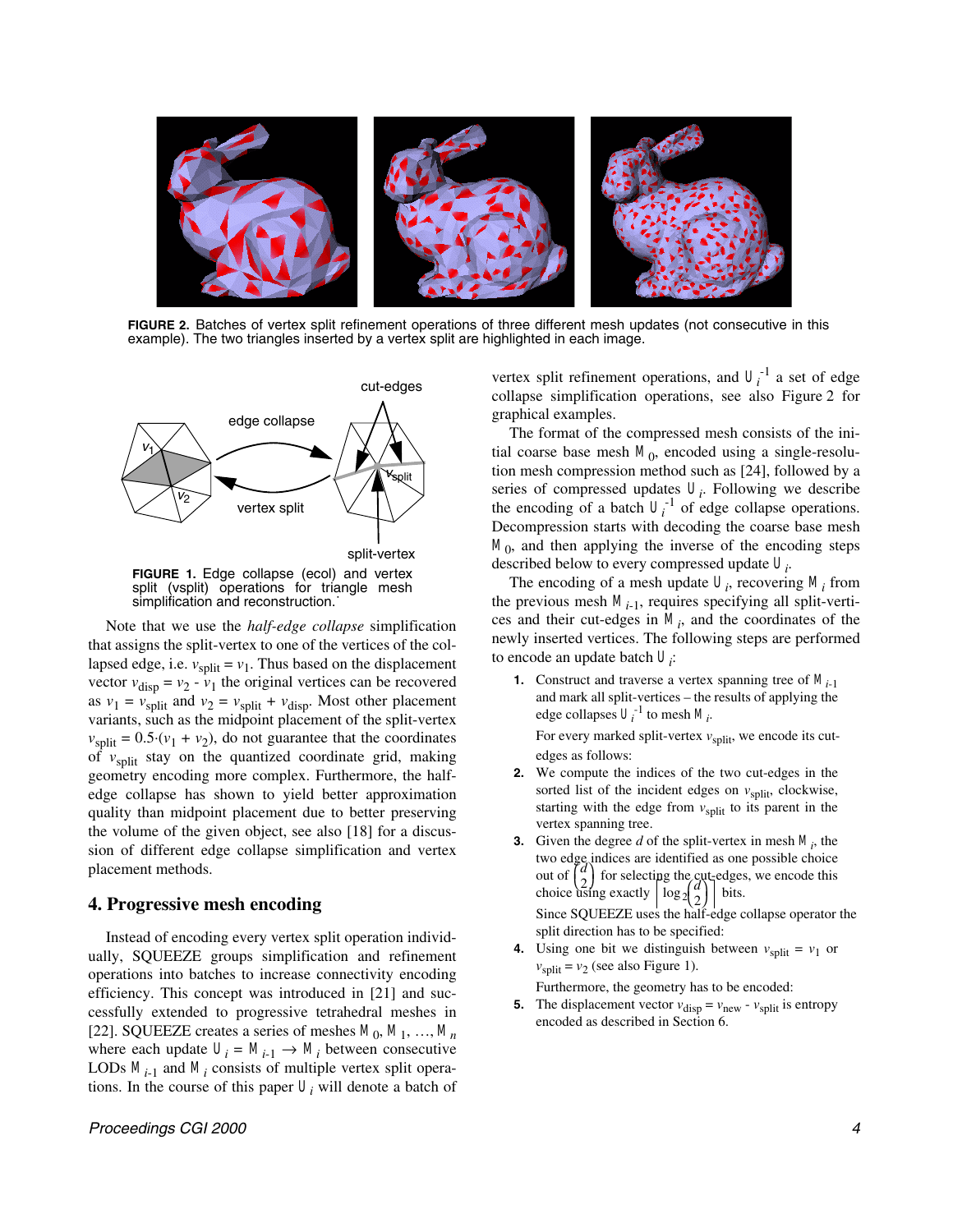#### **5. Simplification and compression**

Coupled with the encoding method mentioned previously is the simplification process that generates the different LODs  $M_n$ ,  $M_{n-1}$ , ...,  $M_0$  of decreasing accuracy. Each simplification step  $U_i^{-1} = M_i \rightarrow M_{i-1}$  has to select as many edge collapses as possible to reduce the number of wasted 0-bits during the split-vertex marking of Step 1 above. However, the edge collapses in  $M_i$  have to be chosen in such a way that the vertex splits can uniquely be identified in  $M_{i-1}$ . The following three topological requirements for grouping edge collapses in a batch  $U_i^{-1}$  are sufficient:

- **1.** At most two vertices may be collapsed into one.
- **2.** For each edge  $e = (v_1, v_2)$  that will be collapsed and any other vertex *w* that is incident to both  $v_1$  and  $v_2$ , the triple  $(v_1, v_2, w)$  must define a valid triangle in the mesh *M<sup>i</sup>* .
- **3.** For each edge  $e_1 = (v_1, v_2)$  that will be collapsed and any edge  $e_2 = (w_1, w_2)$  forming a quadrilateral  $(v_1, v_2,$  $w_1, w_2$ ) with  $e_1$  in  $M_i$ ,  $e_1$  and  $e_2$  cannot be collapsed in the same batch.

To achieve a good approximation at each stage, the simplification process must also use an error metric to evaluate and order edge collapses in addition to satisfying the topological constraints mentioned above. The current implementation uses a variant of the quadric error metric introduced in [6] to order edge collapses according to their introduced approximation error, however, another edge collapse ordering [11, 12, 17] could be used as well. In every simplification batch  $U_i^{-1}$ , a maximal subset of the least expensive edges in  $M_i$  that do not violate the topological constraints defined above are greedily selected and collapsed.

#### **6. Fast geometry decompression**

Geometry compression, encoding the 3D coordinates of vertex split operations, is a problem of variable length coding of scalar values. If these values change smoothly over time or space, but their frequency distribution is uniformly noisy, then *prediction error coding* can efficiently be applied. The half-edge collapse used in the simplification process shrinks an edge  $e = (v_1, v_2)$  to one vertex, i.e.  $v_{split}$  $= v_1$ , and the deleted vertex  $v_{\text{del}} = v_2$  must be encoded for recovery. The deleted vertices of one simplification batch  $U_i^{-1} = M_i \rightarrow M_{i-1}$  are all geometrically close to the surface of the simplified mesh  $M_{i-1}$ , thus their values change smoothly over the surface  $M_{i-1}$ , but the frequency distribution of individual coordinate values is noisy. The coordinates of local displacement vectors  $v_{\text{disp}} = v_{\text{del}} - v_{\text{split}}$  have a much more skewed distribution. The displacement vector represents a simple vertex prediction error that uses the old vertex  $v_{split}$  as the estimate for the new vertex  $v_{del}$ . In [21] and [3] more sophisticated prediction schemes have been proposed based on the local neighbors of the split-vertex and the deleted vertex.

To speed up decompression time compared to [21], we simplified the prediction method to computing the average of direct neighbors of  $v_{\text{del}}$  in the presented approach, similar to [3]. Based on the connectivity decoding the correct mesh connectivity of  $M_i$  can be reconstructed without actually knowing the geometric coordinates of the new vertex  $v_{\text{del}}$ , see also Figure 3. Therefore, the decoder can use the same immediate neighbors  $a_1$ , ...,  $a_k$  of  $v_{del}$  that have been used for compressing the geometry. The estimated position of the deleted vertex is calculated as:

$$
v_{\text{est}} = \frac{1}{k} \cdot \sum_{i=1}^{k} a_i
$$
 (Eq 1)

The geometry information that is encoded with each vertex split is therefore the difference  $v_{\text{err}} = v_{\text{del}} - v_{\text{est}}$ between actual and estimated vertex positions. During decompression the correct vertex position  $v_{\text{del}}$  can be recomputed again by using Equation 1 and adding the decoded *v*err. Decompression speed is mainly determined by the vertex position prediction function, which is greatly simplified by Equation 1 compared to the approach presented in [21], and by decoding  $v_{\text{err}}$  for which an efficient solution is presented below.



**FIGURE 3.** Estimating displacement vectors. The new vertex  $v_{\text{del}}$  is estimated as the average of its immediate neighbors  $a_1, ..., a_k$ , which are known from connectivity decoding.

The frequency distribution of prediction errors  $v_{\text{err}}$  is very skewed towards small absolute values, and centered around 0 for most shapes. Also the frequencies tend to decrease exponentially for larger absolute values which makes it suitable for *entropy coding* [2, 16]. The efficiency problem with such variable length coding methods is that a straight-forward implementation of the decoder has to examine every single bit to proceed in the decision or coding tree, until reaching a state in which a decoded symbol can be returned. To speed up decoding performance we implemented the high-performance Huffman decoder proposed in [20] that allows to read and process multiple-bit words, i.e. bytes, instead of single bits from the com-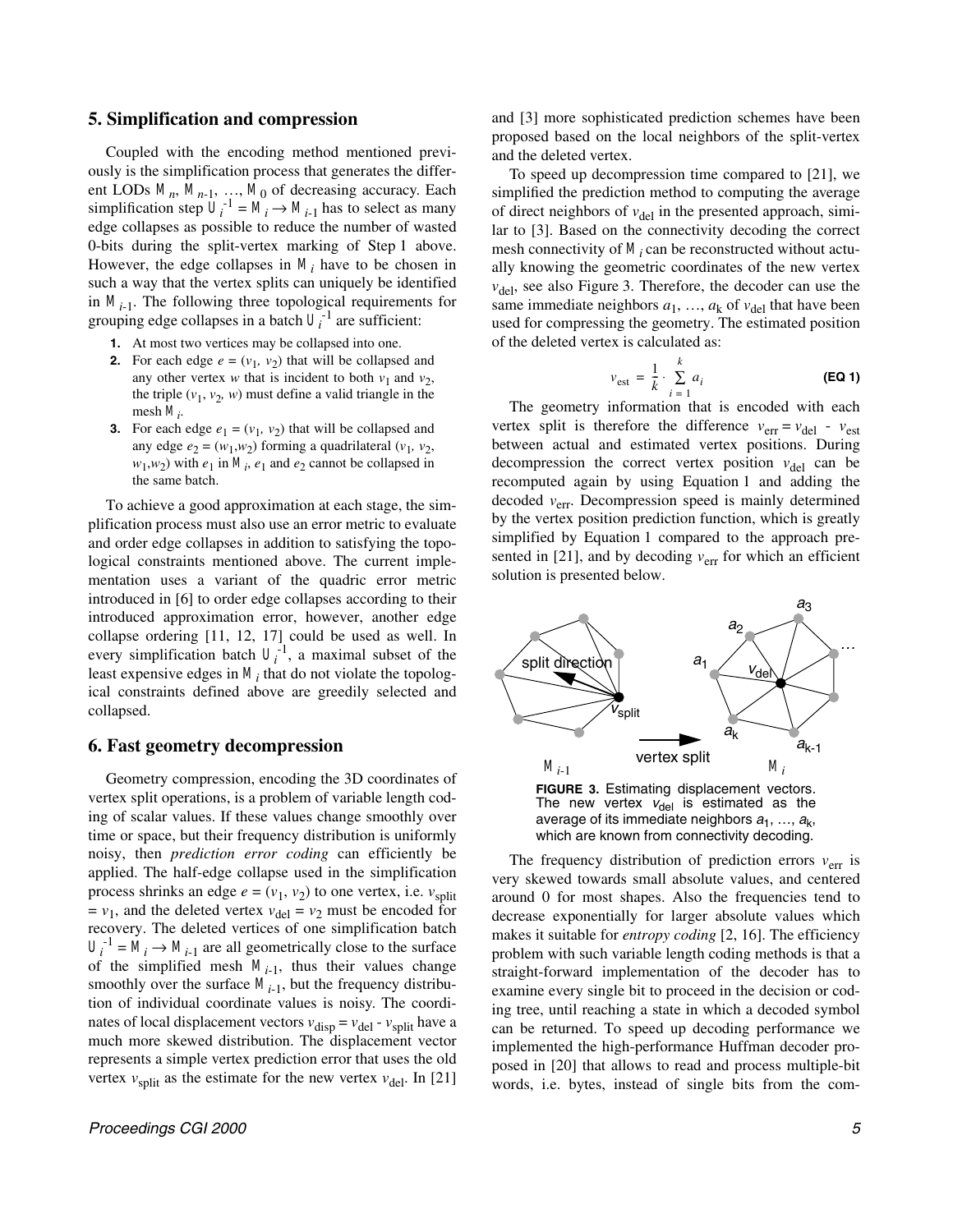

**FIGURE 4.** a) Huffman code tree with some indicated node transitions using a word size of 2 bits for the codes A=00, B=01 and C=1. b) The complete node transitions table for all nodes indicating the end-node for any given combination of start-node and data word. Note that all leaves have the same *jump* table as the root node and can

pressed data stream. The approach is similar to the method presented in [27], every node in the binary Huffman code tree has a *jump table* associated with it. This jump table captures the necessary information to decode any 8-bit sequence starting at the current node: it yields the next node resulting from a tree traversal according to the 8-bit sequence, restarting at the root whenever reaching a leave, and it also provides a list of decoded symbols that have been encountered passing any leave of the tree while processing the 8 bits. Therefore, the decoder can read the compressed data stream in bytes, update its current node accordingly and output the decoded symbols for every node transition. An example Huffman code tree and the corresponding jump table for 2-bit words are illustrated in Figure 4.

The Huffman code for a set of symbols – quantized prediction error values in our case – is based on their frequency distribution. The decoder has to use exactly the same code as the encoder, thus either the Huffman code itself or the symbol frequencies have to be transmitted before decompression is possible. Note that this has to be done for every refinement batch since the prediction error distribution changes with every LOD. To avoid this overhead of sending decoding information and constructing a code tree on-the-fly for every refinement batch, we model the actual prediction error distribution by a probability distribution, and precompute Huffman codes for a fixed set of different distributions.

One can observe that prediction errors for good estimators have a probability distribution that decreases exponentially with the absolute value of the prediction error. The *Laplace* distribution of Equation 2 is widely used for statistical coding of differential signals in image compression [19, 26]. We use this Laplace distribution to model the prediction error histogram of our geometric vertex position estimator of Equation 1. For symmetric error distributions, the mean  $\mu$  is 0, and the variance v uniquely defines the shape of the Laplace distribution. The variance is adjusted for every batch by the average of the squared prediction

errors,  $v = (1/|\text{batch}|)\sum_{v_{\text{cr}} \in \text{batch}}(v_{\text{err}} - \mu)^2$ . Thus the only information that has to be sent at the beginning of every batch is the current variance for the Laplace distribution.

$$
L_{v}(x) = \frac{1}{\sqrt{2v}} e^{-\sqrt{\frac{2}{v}}|x - \mu|}
$$
 (Eq 2)

Given the frequency distribution defined by the variance υ and the Laplace function  $L$ <sup>1</sup> $(x)$ , a Huffman code can be constructed for every batch based on its variance. However, this process can be very time consuming. We avoid this problem by precomputing a set of Huffman codes for a set of 37 pre-specified variances that guarantee an unnoticeable loss in coding efficiency as shown in [15, 26]. At the beginning of every batch, the Huffman code for a fixed variance closest to the given variance is chosen and used to decode the compressed geometry data of the entire batch.

### **7. Experimental results**

We conducted a variety of experiments comparing our fast progressive mesh compression method to other approaches with respect to compression efficiency and decompression speed. Compression efficiency was challenged with one of the best known single-resolution mesh compression techniques [30], and compared to various recently developed multiresolution mesh compression methods [21, 3, 1]. The progressive mesh compression method introduced in [28] cannot provide sufficient geometry compression compared to the newer approaches and is not included in the experiments. Also the progressive mesh compression method presented in [13] only reported tests on highly quantized meshes, and does not provide advanced connectivity compression. The progressive approach presented in [5] needs even more bits than the initial progressive meshes representation of [12], and thus does not improve compression ratio. Decompression performance of progressive methods was only reported in [13]. We also compare speed to single-resolution compression methods [5, 9].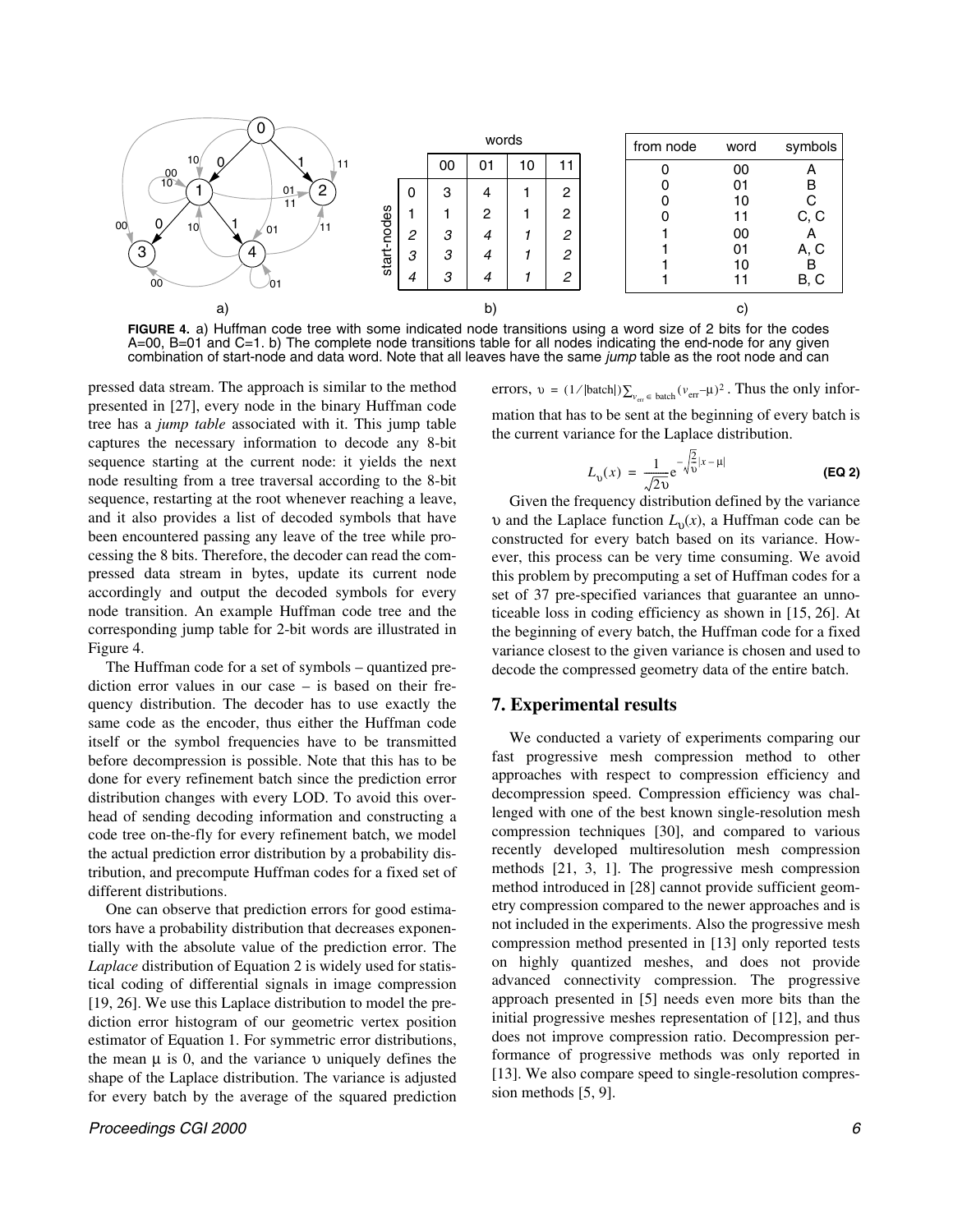|              |             |          | Touma et al. [30]                   |                                 |                                     | Cohen-Or et al. [3]             | <b>SQUEEZE</b>                      |                                   |  |
|--------------|-------------|----------|-------------------------------------|---------------------------------|-------------------------------------|---------------------------------|-------------------------------------|-----------------------------------|--|
| quantization | models      | vertices | bits / $\Delta$ for<br>connectivity | bits /vertex for<br>coordinates | bits / $\wedge$ for<br>connectivity | bits /vertex for<br>coordinates | bits / $\Delta$ for<br>connectivity | bits /vertex for  <br>coordinates |  |
| 8 bit        | triceratops | 2832     |                                     | 8.3                             | N/A                                 |                                 | 3.7                                 | 9.6                               |  |
|              | blob        | 8036     | 0.9                                 | 7.9                             |                                     |                                 | 3.7                                 | 9.2                               |  |
| 12 bit       | triceratops | 2832     | 1.1                                 | 22                              | 2.9                                 | 26                              | 3.7                                 | 21                                |  |
|              | blob        | 8036     | 0.9                                 | 21                              | з                                   | 26                              | 3.8                                 | 21                                |  |

**TABLE 1.** Compression efficiency compared to other existing techniques based on published results. The method presented in [30] provides highest compression ratios for single-resolution meshes, whereas the approach of [3] shows smallest connectivity encoding for progressive meshes.

|              |             |          | Bajaj et al. [1]                    |                                 |                                     | Pajarola et al. [21]            | <b>SQUEEZE</b>                      |                                 |  |
|--------------|-------------|----------|-------------------------------------|---------------------------------|-------------------------------------|---------------------------------|-------------------------------------|---------------------------------|--|
| quantization | models      | vertices | bits / $\Delta$ for<br>connectivity | bits /vertex for<br>coordinates | bits / $\Delta$ for<br>connectivity | bits /vertex for<br>coordinates | bits / $\Delta$ for<br>connectivity | bits /vertex for<br>coordinates |  |
|              | fandisk     | 6475     |                                     |                                 | 3.4                                 | 15                              | 3.7                                 | 15                              |  |
| 10 bit       | fohe        | 4005     |                                     | N/A                             | 3.7                                 | 15                              | 3.8                                 | 19                              |  |
|              | triceratops | 2832     |                                     |                                 | 3.5                                 | 20                              | 3.8                                 | 15                              |  |
| 12 bit       | bunny       | 34834    | 5.0                                 | 28                              | 3.6                                 | 16                              | 3.8                                 | 17                              |  |
|              | phone       | 83044    | 4.5                                 | 31                              | 3.6                                 | 14                              | 3.8                                 | 13                              |  |

| <b>TABLE 2.</b> Compression efficiency compared to published results and to an initial version of the proposed |  |  |  |  |  |
|----------------------------------------------------------------------------------------------------------------|--|--|--|--|--|
| method. [21] has a more sophisticated but more complex vertex prediction function than SQUEEZE.                |  |  |  |  |  |

| <b>Models</b> | Quantization |           | <b>Model size</b> | Vertex splits per second |             |          |  |
|---------------|--------------|-----------|-------------------|--------------------------|-------------|----------|--|
|               |              | base mesh | vertex splits     | decoding                 | mesh update | combined |  |
| triceratops   | 12 bit       | 53        | 2779              | 277900                   | 55579       | 46315    |  |
|               | 10 bit       | 53        | 2779              | 92633                    | 69975       | 39862    |  |
| fandisk       | 10 bit       | 89        | 6386              | 159650                   | 45614       | 35477    |  |
| blob          | 12 bit       | 137       | 7899              | 112842                   | 41573       | 30380    |  |
|               | 8 bit        | 126       | 7910              | 197750                   | 43944       | 35954    |  |
| bunny         | 12 bit       | 824       | 34010             | 117275                   | 21662       | 18284    |  |
| phone         | 12 bit       | 1403      | 81641             | 114987                   | 14173       | 12617    |  |

**TABLE 3.** Decompression speed performance. Model size denotes the number of vertices in the base mesh, and the number of inserted ones due to vertex splits. Performance is measured in processed vertex splits per second for decoding only, for applying updates on the triangle mesh, and for combined decompression and mesh update speed.

Tables 1 and 2 evaluate the compression efficiency of our approach compared to other methods mentioned in the literature. SQUEEZE is competitive with the single-resolution compression approach of [30] in terms of geometry compression. The added functionality of progressive multiresolution mesh reconstruction comes at a higher cost for connectivity encoding due to the complexity of the multiresolution model. Our approach outperforms other multiresolution compression methods [3, 1] mainly in geometry encoding. Note that the presented method and the method in [3] use a very similar geometry prediction method but quite different entropy coding techniques. Note that in [3] the simplification process is not driven by an error metric. The method presented in [21] compresses slightly better on average than the presented approach, however, at much higher processing cost for geometry prediction.

Decompression speed performance is reported in Table 3 for various test models, measured on a 300MHz R12000 SGI O2. While decoding speed is limited by geometry prediction and Huffman decoder, updating the triangle mesh depends on the size of the model due to the growing mesh data structures. In [13] timings are reported for decoding vertex split records, but only for a *gzip* compression version and not for the advanced arithmetic coding version which is expected to be slower by order of magnitudes. Nevertheless, our decoding performance of up to 270'000 decoded vertex split records per second compares favorably with the 80'000 reported in  $[13]$ ,<sup>1</sup> consid-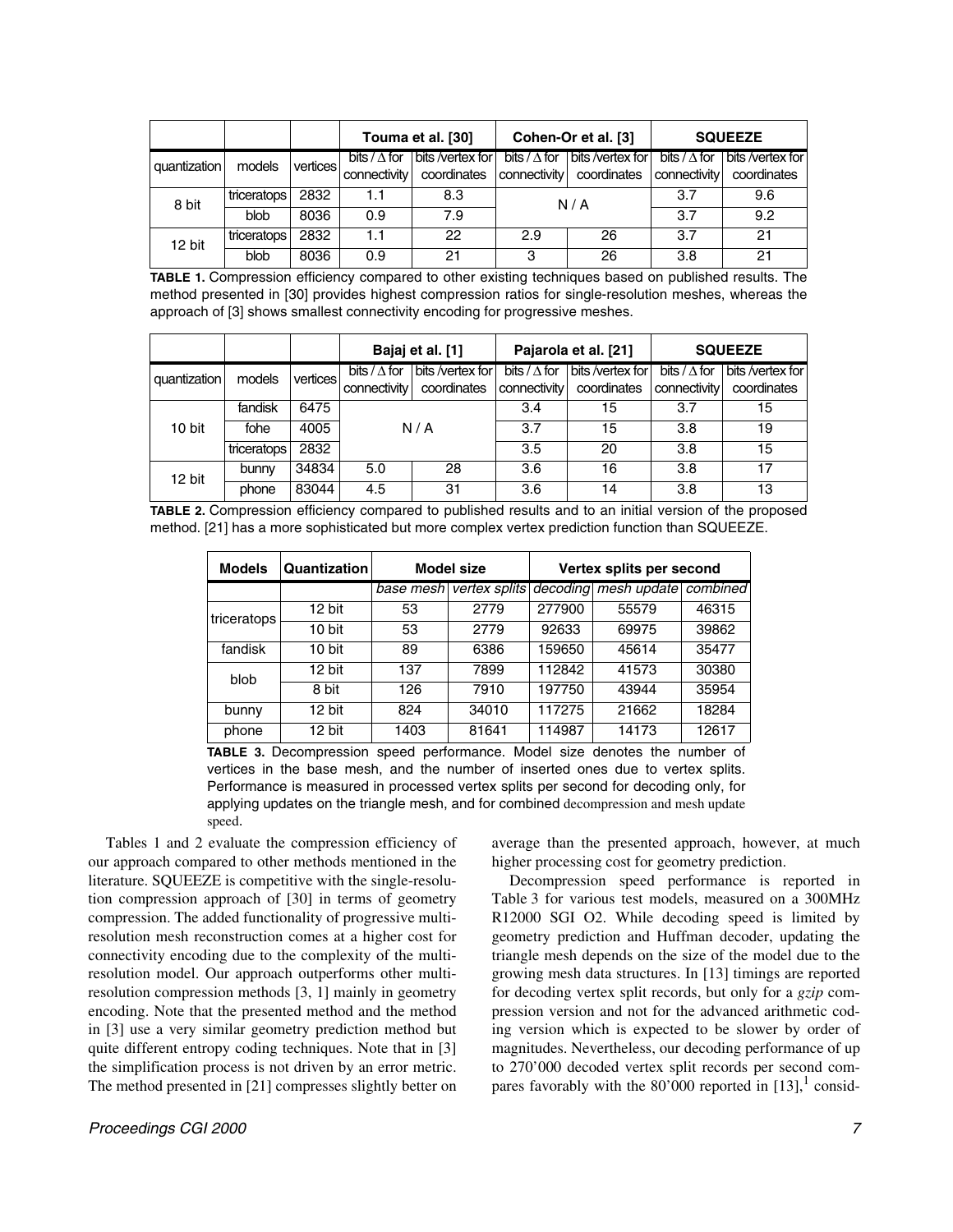ering the much better compression ratio that is achieved. In [5] decompression speed has been reported for a single-resolution mesh coding method only, achieving roughly  $16'000$  vertices per second.<sup>1</sup> Much higher connectivity decoding speed was reported in [9] with up to 400'000 vertices per second.2 Both of these approaches *do not include geometry coding* which dominates decompression speed. Considering that the presented approach and the reported timings in Table 3 include the complete geometry information and provide a much higher complexity in functionality – progressive reconstruction of a multiresolution model – our approach is superior to [5] and is a convincing alternative to [9] when progressivity and speed are equally important.

Figure 5 shows the different test models, and results from SQUEEZE. Indicated are the number of bits needed in SQUEEZE to represent the mesh  $M_i$  and the time needed for transmission using a 56Kb/s connection. Note that the bits and time of  $M_i$  include all previous LODs  $M_j$  for  $j = 0$ to *i*. In roughly one-tenth of the time and size of the full resolution model  $M_{10}$  SQUEEZE provides already 6 progressive LODs  $M_0$  to  $M_5$ .

With an average speed of 25'000 decoded and applied vertex splits per second, thus reconstructing the mesh at a rate of 50'000 triangles per second, and a typical encoding of about 11 bits per triangle, SQUEEZE can decompress and reconstruct a progressive mesh in real-time on the test machine (300MHz CPU) for connections with a sustained transmission rate of 550Kb/s.

## **8. Conclusion**

The progressive multiresolution mesh compression method SQUEEZE introduced in this paper provides an effective compromise between optimal compression ratio, flexibility in mesh reconstruction, and decompression speed. SQUEEZE matches or improves the best progressive mesh compression methods in terms of compression efficiency, and additionally provides high-speed decompression. Even for single-resolution mesh compression methods there have not been reported faster methods than SQUEEZE that incorporate both connectivity as well as geometry information.

The improvements achieved by SQUEEZE are based on a unique combination of new and improved techniques for progressive mesh encoding, geometry prediction, entropy coding, and variable-length prefix decoding. Good compression efficiency is realized by grouping mesh refinements and locally encoding updates based on a vertex traversal order, by encoding the coordinates of new vertices based on a local prediction error encoding, and by removing code tables from the data file. High decompression speed is gained by using a computationally simple geometry predictor, a fast prefix-code decoding algorithm and data structure, and by precomputing Huffman codes which can be used for multiple downloads.

#### **Acknowledgements**

This work was supported by the Swiss NF grant 81EZ-54524 and US NSF grant 9721358. We would like to thank Peter Lindstrom for discussions on geometric predictors and for providing geometric models.

<sup>1. 200</sup>MHz Pentium

<sup>1.</sup> SGI Indigo2

<sup>2. 175</sup>MHz R10000 SGI O2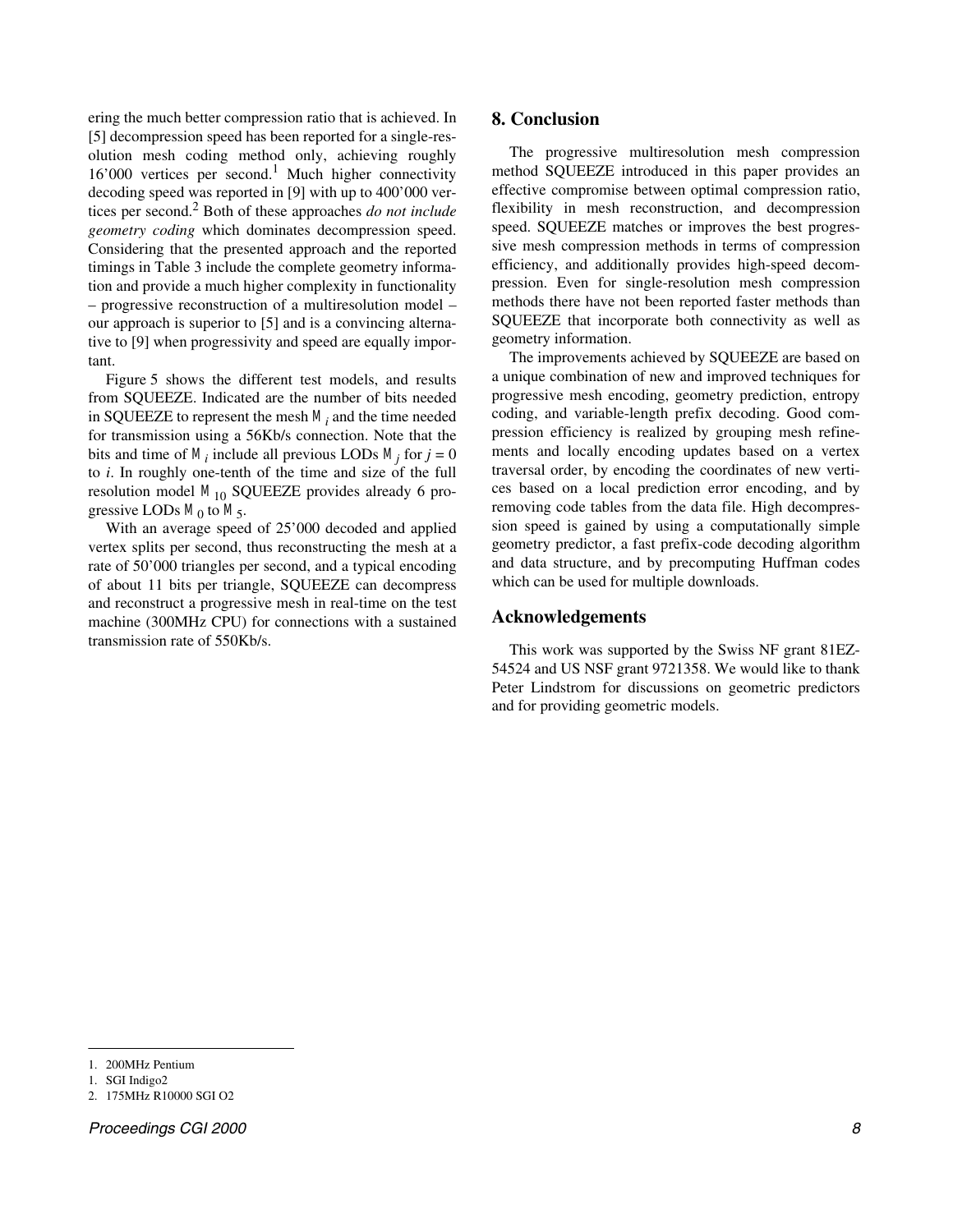

fandisk



triceratops



fohe





*M*0, 1802 bits, 0.03 seconds



*M*0, 4216 bits, 0.07 seconds



 $M_0$ , 3026 bits, 0.05 seconds  $M_5$ , 14819 bits, 0.26 seconds  $M_{10}$ , 144306 bits, 2.57 seconds



*M*5, 7474 bits, 0.13 seconds









 $M_{0}^{\vphantom{\dagger}}$  32960 bits,  $\,$  0.58 seconds  $\,$   $\,$   $M_{5,}^{\vphantom{\dagger}}$  101944 bits, 1.82 seconds  $\,$   $\,$   $M_{10,}^{\vphantom{\dagger}}$  864088 bits,  $\,$  15.4 seconds

**FIGURE 5.** Original test models shown in the first column, followed by the base mesh  $M_0$ , an intermediate representation  $M_5$  and the full resolution model  $M_{10}$  of SQUEEZE. Bits and transmission time of  $M_i$  include all prior LODs, and time is estimated for a 56Kb/s communication.



phone



bunny